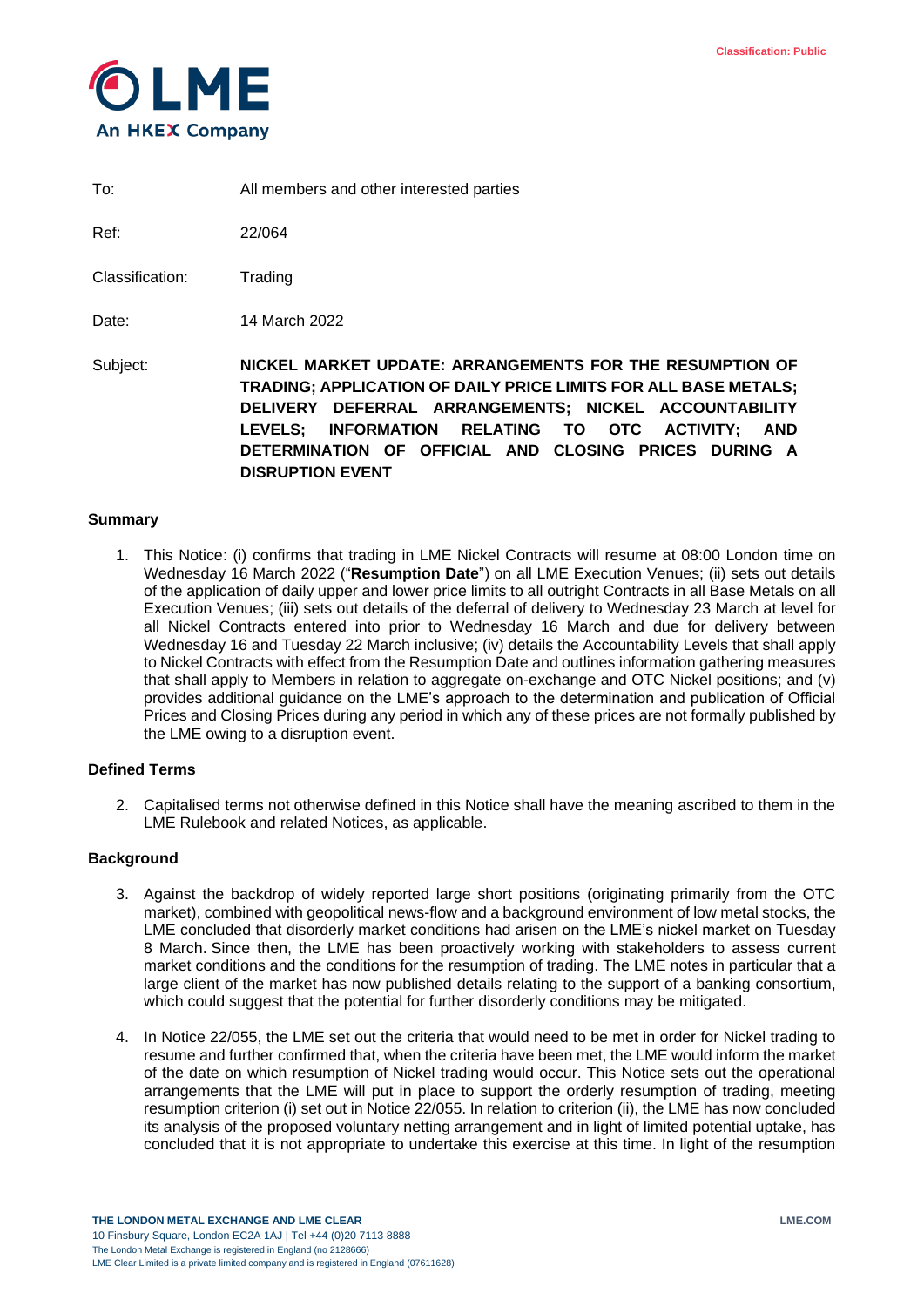

criteria having now been met, trading in Nickel Contracts will resume as soon as practicable, being 08:00 London time on 16 March.

- 5. This Notice details the operational arrangements that will support the resumption of trading. Where necessary, the Special Committee has exercised its powers in relation to this Notice. The measures set out in this Notice include: the application of daily price limits to all metals (with effect from 15 March for all metals aside from Nickel, and with effect from 16 March for Nickel); the deferral of delivery to Wednesday 23 March at level of all Nickel Contracts entered into prior to Wednesday 16 March and due for delivery between Wednesday 16 and Tuesday 22 March inclusive; the temporary revision of Accountability Levels for Nickel from 6000 Lots to 3000 Lots on an aggregate basis, including OTC positions; and additional information and periodic reports that Members shall be required to provide to the LME in relation to aggregate on-exchange and OTC Nickel positions. Additionally, this Notice provides further information on the LME's approach to continuing to determine and publish the Official Prices and Closing Prices where these prices are disrupted by, for example, an applicable daily price limit being hit during the pricing determination process, as described further below.
- 6. The LME has also received many comments as to the broader parameters of the Nickel Contract and, in particular, the low stock environment for LME deliverable-grade nickel, which could be capable of exacerbating situations such as the present one. In addition to the immediate steps set out in this Notice, the LME will ensure that such concepts (including, for example, enhanced position limits, further transparency as to position-holders, and a broader set of deliverable physical nickel grades) are fully considered.

# **Resumption of Trading**

- 7. Trading of Nickel Contracts shall resume at 08:00 London time on Wednesday 16 March ("**Resumption Time**"), on all LME Execution Venues. From Thursday 17 March, trading of Nickel Contracts shall follow the usual published LME times as set out on the LME website – [https://www.lme.com/en/trading/trading-venues/trading-times.](https://www.lme.com/en/trading/trading-venues/trading-times)
- 8. Trading shall resume on LMEselect in the usual way, with the market opening in a pre-open state, but pre-open shall commence at 07:30 London time on the Resumption Date. From the start of pre-open, Members may begin submitting orders to LMEselect to help rebuild the order book ahead of reopening.
- 9. For the avoidance of doubt, no trading shall be permitted in Nickel Contracts on any of the LME's Execution Venues (including the inter-office market) prior to the Resumption Time.

# **Daily Price Limits**

- 10. In Notice 22/055 the LME confirmed its intention to set a daily maximum limit-up and limit-down for order submission ("**daily price limits**").
- 11. Whilst price moves in the Nickel market have been a key focus, the LME has observed high levels of volatility across the base metals markets more broadly. Market participants have raised concern regarding the risk of sudden, extreme price moves in other metals, particularly given the geopolitical backdrop. Having regard to such concerns and its own assessment of market conditions, the LME has taken the decision to set daily price limits in either direction for all base metal outright Contracts, on all Execution Venues.
- <span id="page-1-1"></span>12. The LME will apply daily price limits in either direction for all base metal outright Contracts except Nickel, with effect from the start of trading on 15 March, and will apply daily price limits in either direction for Nickel outright Contracts with effect from the start of trading on 16 March. Paragraph [13](#page-1-0) specifies precise daily price limits for all metal outright Contracts except Nickel, and provides an indicative range in relation to Nickel. The precise levels of these limits for Nickel will be confirmed by Notice, by 14:00 London time on 15 March.
- <span id="page-1-0"></span>13. The upper daily price limit for any outright Contract will be the previous Business Day's Closing Price for that contract, plus (i) for Nickel, at least 5% having previously guided 10%, and will keep under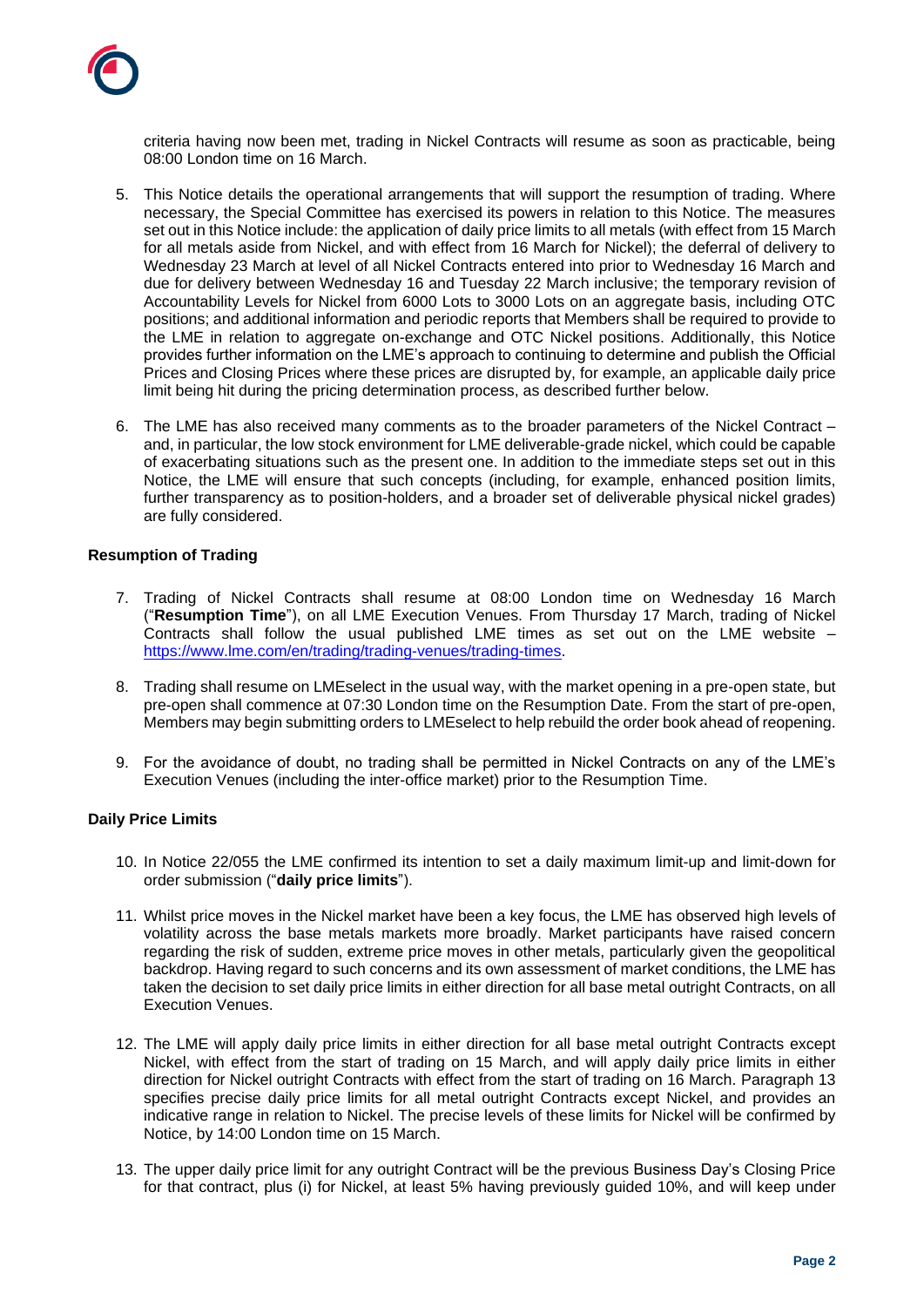review in light of market conditions, or (ii) 15% for all other base metals, in both cases of the previous Business Day's Closing Price for the 3-month Contract for the relevant metal. The lower daily price limit for any outright Contract will be the previous Business Day's Closing Price for that Contract minus (i) for Nickel, at least 5% having previously guided 10%, and will keep under review in light of market conditions, or (ii) 15% for all other base metals, in both cases of the previous Business Day's Closing Price for the 3-month Contract for the relevant metal. For the avoidance of doubt in relation to Nickel, the previous Business Day's Closing Price for these purposes shall be the Closing Price on 7 March 2022. The Notice referred to in paragraph [12](#page-1-1) shall also confirm the USD values for the Closing Price curve, as at market open on the Resumption Date.

- 14. Trades on Execution Venues other than LMEselect will be prohibited, through manual controls, from being executed outside the daily price limit. In relation to the Ring and the inter-office market, where an outright trade is entered into LMEsmart outside of the applicable limit-up and limit-down range in either direction, such action shall be treated as an error trade and therefore invalidated under Regulation 13.1 of Part 3 of the LME Rulebook. The LME shall then invalidate such error trade and remove the erroneous trade in accordance with the *Policy on Order Cancellation and Controls*. Members should note that where outright trades are entered into LMEsmart outside of the applicable limit-up and limit-down range on an ongoing basis without regard to this Notice, this may be treated as a breach of the LME Rulebook.
- 15. Concerning trading on LMEselect, in the event that a bid is entered above the higher daily price limit or offer is entered below the lower daily price limit, trading will continue but such order submission will be rejected. However, carry trading will still be enabled (provided that the carries trade within their respective daily price limits), allowing (for example) date adjustments and tom-next rolls to be booked. Members should be aware that where they conduct a 3-month outright trade with a Client and they wish to adjust such trade, this trade will still need to be registered within the daily price limits, irrespective of where any carry is traded.
- 16. The LME shall continue to apply its waterfall methodology in the discovery of Closing Prices and will apply expert judgement to disregard any prices that it deems erroneous. However, while it is common practice for the LME to observe carry pricing in order to set Closing Prices, the Closing Prices for all Contracts will be constrained by the daily price limits for the respective outright Contract, until further notice. The LME is committed to monitoring its markets with a view to maintaining orderliness and may issue further guidance on daily price limits in due course or may adjust the daily price limits further, at its discretion.
- 17. To the extent that this Notice contradicts or conflicts with any other policy or Notice issued by the LME in respect of daily price limits, this Notice shall prevail until further notice.

# **Delivery Deferral**

- 18. In Notice 22/052 (and further confirmed in Notice 22/055) the LME confirmed that Nickel delivery positions would continue to roll forward at level until delivery recommences, on the first Settlement Business Day following the Resumption Date. The LME confirms the deferral of delivery to Wednesday 23 March at level of all Nickel Contracts entered into prior to Wednesday 16 March and due for delivery between Wednesday 16 and Tuesday 22 March inclusive. Deferrals will be facilitated by instructions issued by the LME in relation to the manual booking of carry trades against longs selected by the Exchange. Those with long positions for prompt on those days who are subject to deferred delivery will need to book a carry against the respective shorts selected by the Exchange, at level. In both instances the Exchange will provide instructions to the relevant Members with regards to the trade bookings required.
- 19. This measure is intended to ensure that the market is not required operationally to address any delivery obligations in the near term following the Resumption Date, and to further help ensure that the market has been stabilised before delivery obligations arise. Following the Resumption Date, participants may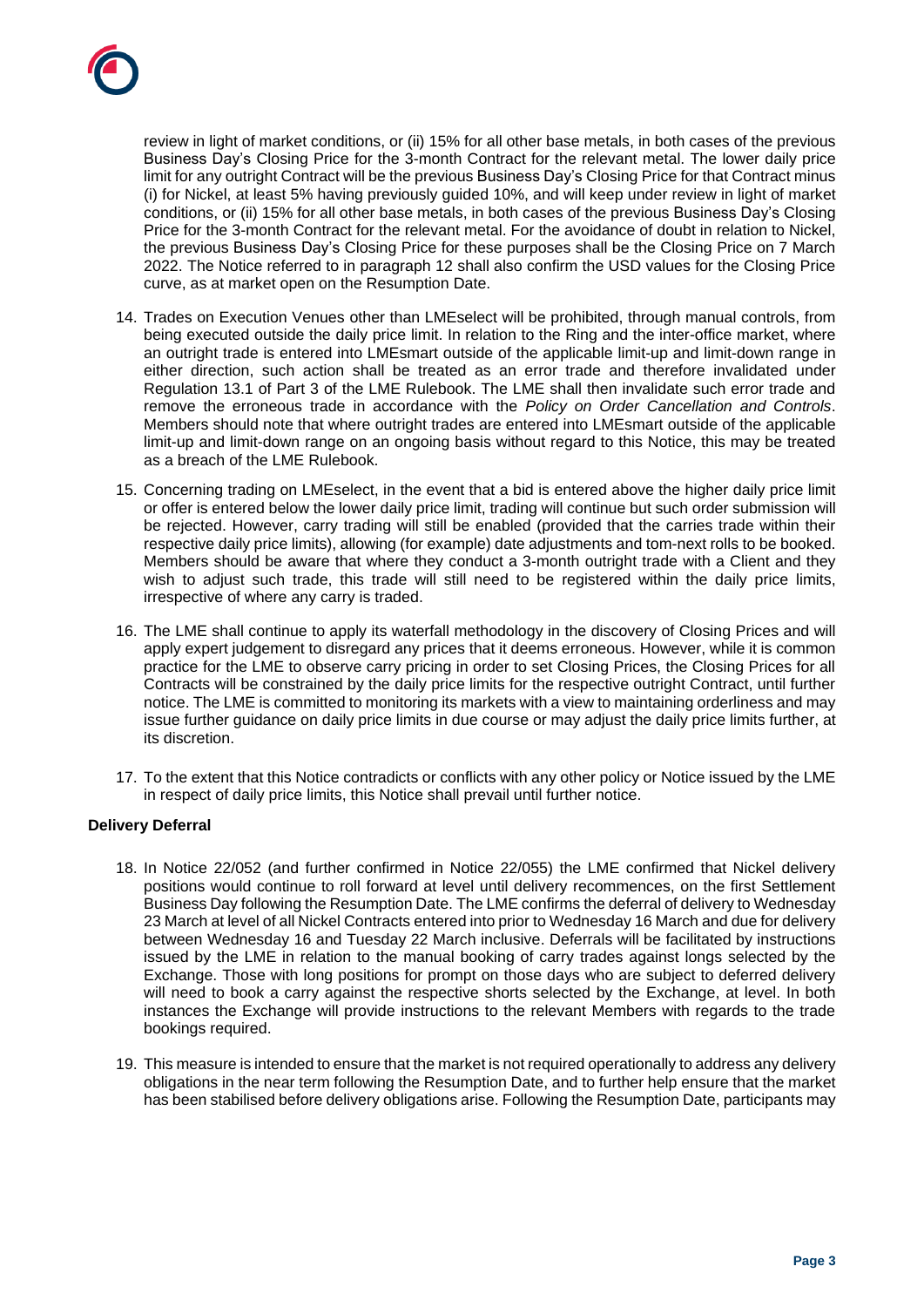

choose to trade carries to effect a Nickel position on a Prompt Date between Thursday 17 and Tuesday 22 March, should they wish to make or take delivery on one of these dates.

## **Accountability Levels, Information Relating to Nickel Positions and Margin Requirements**

- 20. Pursuant to LME Regulation 12.1.4 of Part 2, Members shall be required to disclose, by 20:00 each Business Day until further notice, all OTC positions in Nickel greater than 100 Lots, as described further in this paragraph. In addition, Members shall procure that Clients provide a rationale to the LME where the LME requests this from the Client. This requirement shall apply at legal entity level. The position reported must be from the perspective of the position holder, with positions held by Members reported in separate rows to that of their Clients. Members must report using the report template provided by the LME and set out in the Annex. Position reports must be sent to [market.surveillance@lme.com.](mailto:market.surveillance@lme.com) Any queries or concerns should be directed to [market.surveillance@lme.com.](mailto:market.surveillance@lme.com)
- 21. From the Resumption Date and until further notice, Accountability Levels for Nickel shall be reduced from 6000 Lots to 3000 Lots in line with the framework set out in the Policy Relating to Position Management Arrangements<sup>1</sup>. Where a Member or a Client has a position above the Accountability Level in this paragraph, or the LME otherwise deems it appropriate at its absolute discretion, the LME shall request the rationale for the position holding from the Client. The arrangements set out in this paragraph will operate on an aggregate basis across (i) Members; and (ii) on-exchange and OTC positions.
- 22. Members are reminded that LME Clear may, under Clearing Procedure C:5, require a Member to provide additional Collateral if LME Clear determines that further amounts of Collateral are necessary to satisfy the Member's Margin Requirement. LME Clear may call for additional Collateral to address risks including (but not limited to) delivery risk, concentration risk, wrong-way risk and credit risk.

### **Determination of Official Prices Affected by Disruption Events**

- <span id="page-3-1"></span>23. In Notice 22/054 the LME confirmed that with effect from 8 March 2022, it would not determine Official Prices or Closing Prices for Nickel for the duration of the Nickel trading suspension. During the suspension, the determination of these prices has therefore been disrupted. Further, the determination of these prices may be disrupted in the near term following the resumption of trading, as described further in paragraph [25.](#page-3-0) This section of the Notice explains how the LME will determine Official and Closing Prices that are subject to a "**Disruption Event**" (as defined in paragraph [25\)](#page-3-0).
- 24. Official Prices and Closing Prices are variously (and as detailed further in the applicable Pricing Methodology at [https://www.lme.com/en/company/market-regulation/benchmark-regulation\)](https://www.lme.com/en/company/market-regulation/benchmark-regulation), used as input data for the MASPs and NAPs. These prices in turn are used by the LME to price MAFs and TAPOs. In light of the Nickel suspension, this Notice provides guidance as to how these prices will be calculated during a monthly averaging period in which a Disruption Event occurs. For the avoidance of doubt, this approach shall apply in relation to all metals where a Disruption Event occurs. To ensure the integrity of the Monthly Average Settlement Price ("**MASP**") and Notional Average Price ("**NAP**") calculation averaging periods during periods affected by a Disruption Event (defined below), each Business Day within the period of a Disruption Event shall continue to count as a Business Day for the purposes of each pricing calculation. However, the Official Price / Closing Price for each affected Business Day will instead be the next available Official Price / Closing Price (as applicable) in the relevant averaging calculation. In this way, the number of Business Days within the relevant averaging period will remain the same overall. The LME understands that this is an important consideration in relation to hedging transactions that are entered into OTC, and which relate to on-exchange MAF and TAPO positions.
- <span id="page-3-0"></span>25. A Disruption Event for the purposes of paragraph [23](#page-3-1) shall include any event that causes the LME not to publish an Official Price or Closing Price for the relevant metal, for a particular Business Day. Without limitation, Disruption Events shall include the following:

l <sup>1</sup> Notice 21/141.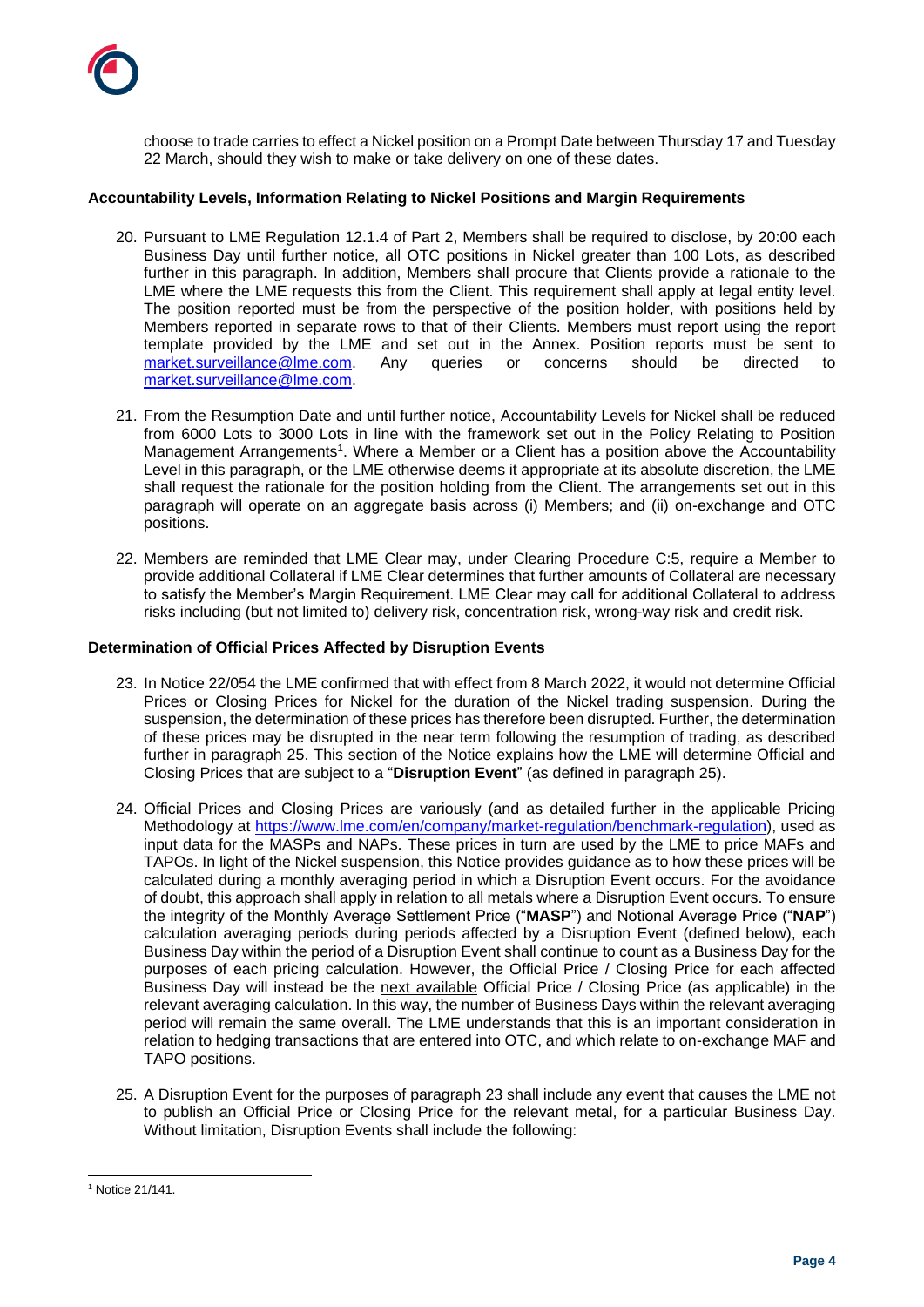

- a) any Business Day on which trading is suspended for the relevant metal (unless the suspension takes effect after the LME has determined the Official Price / Closing Price for that day and the LME considers the price(s) to be reflective); and
- b) for any metal, where a daily price limit is hit for any Prompt Date or would be implied to be hit by a combination of an outright and a carry, by way of a trade taking place at the daily price limit, a bid being placed at an upper limit, or an offer being placed at a lower limit, during the period within which the relevant price is being determined on a given Business Day.
- 26. The LME shall, in its absolute discretion, determine whether a Disruption Event has occurred. Typically, a Disruption Event in any Prompt Date for the Official Price shall apply to all Prompt Dates for which Official Prices are determined. Similarly, a Disruption Event in any Prompt Date for the Closing Prices shall apply to all Prompt Dates for which Closing Prices are determined. However, the LME may use expert judgement to make its determination.
- 27. Regulation 14 of Part 3 sets out prohibited behaviours, and Members are reminded of their obligations under this Regulation, in particular in the context of Disruption Events.
- 28. Where the LME has determined, in its absolute discretion, that a Disruption Event has occurred, the LME will inform the market by Notice as soon as possible. Market participants are advised that, given the types of Disruption Event listed above, notification of a Disruption Event may occur on short notice.
- 29. Subject to paragraph 25 above as it applies to Official Prices in particular, the MASP and NAP values, calculated by the LME in accordance with the approach in paragraph 24, will continue to be published via the LME's market data feeds in the usual way throughout the Nickel suspension period.
- 30. The LME understands that some market participants use averaging calculations based on the Official Prices and/or Closing Prices to value OTC averaging contracts. Market participants are reminded that they should have regard to the contractual terms with their counterparties in determining the impact that the Nickel suspension (and consequent effect on LME prices) may have on these contracts. The guidance in this Notice should not be relied on in isolation to assess the impact to OTC contracts.

# **Next Steps**

31. The LME shall undertake heightened monitoring on all trading following the resumption of Nickel trading. The LME's review of trading activity and Nickel market conditions leading up to the suspension is ongoing, and will be informed by the information obtained under its information gathering powers in the LME Rulebook. If that review indicates that there may have been abusive activity by one or more participants, either on the LME's market or on the LME in combination with the OTC market, the LME has powers under the LME Rulebook to commence a formal investigation.

### **Queries**

32. Members should direct any general questions relating to this Notice to the LME Relationship Management team at [RM@lme.com.](mailto:RM@lme.com) Queries in relation to the Accountability Levels and information relating to Nickel positions should be directed to [marketsurveillance@lme.com.](mailto:marketsurveillance@lme.com)

**James Cressy COO**

cc: Board directors Special Committee Nickel Committee User Committee